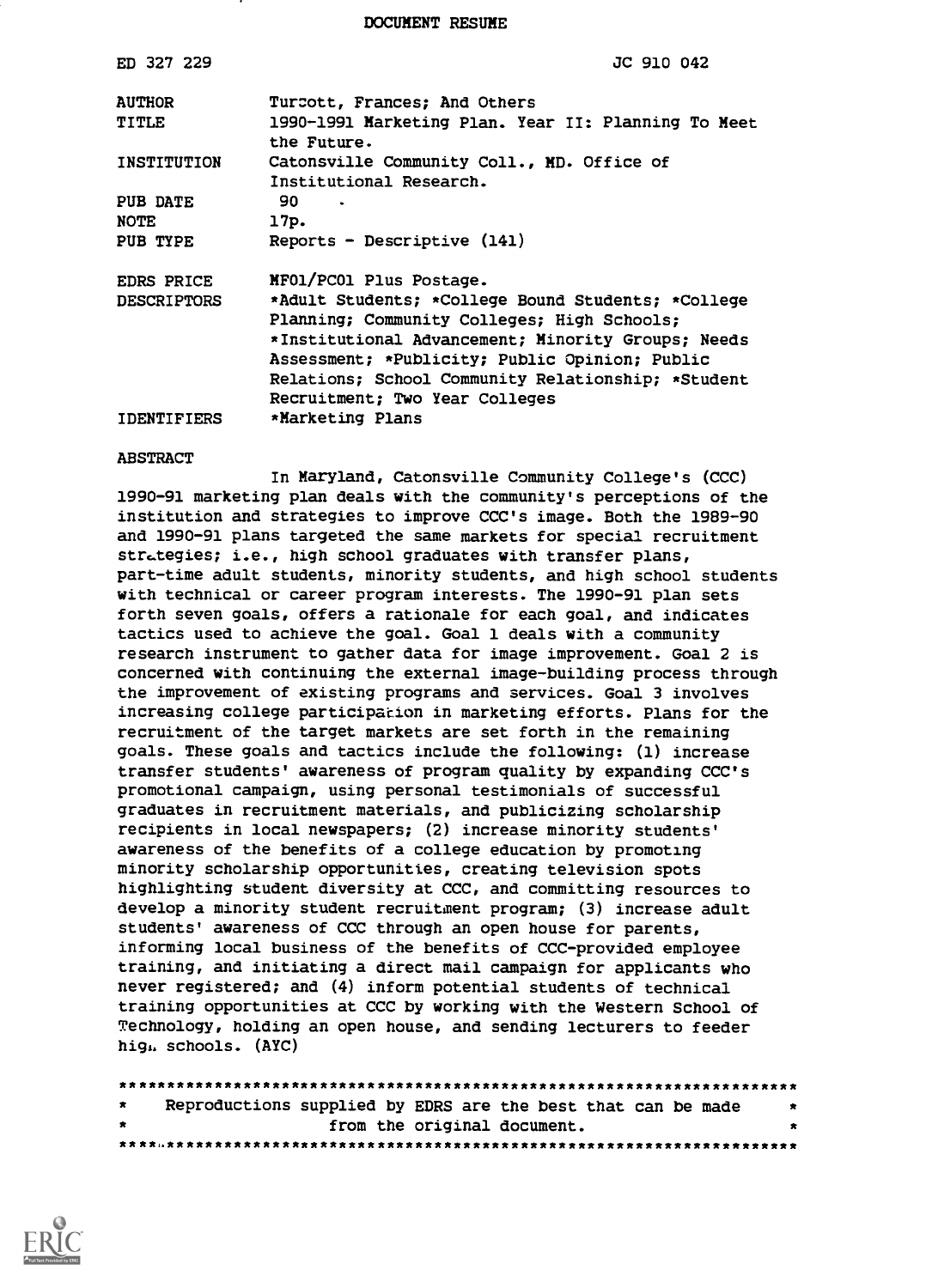G.

Ļ.,

# 1990 - 1991 Marketing Plan

### Year II : Planning to Meet the Future

Frances Turcott Dot Colvin Linda Emmerich Carol Kolb Jo-Ann Rasmussen



MATERIAL HAS BEEN GRANTED BY

M. E. Duncan

TO THE EDUCATIONAL RESOURCES INFORMI.TION CENTER (ERIC)."

U S. DEPARTMENT OF EDUCATION<br>C i-ce of Educational Research and Improvement EDUCATIONAL RESOURCES INFORMATION

This document has been reproduced as received from the person or organization.<br>originating.it

C Minor changes have been made to improve<br>- reproduction quality

Points of view or opinions stated in this docu-<br>ment ido inot inecessarily represent official<br>OERI position or policy

## Catonsville Community College

800 South Rolling Road Catonsville, Maryland 21228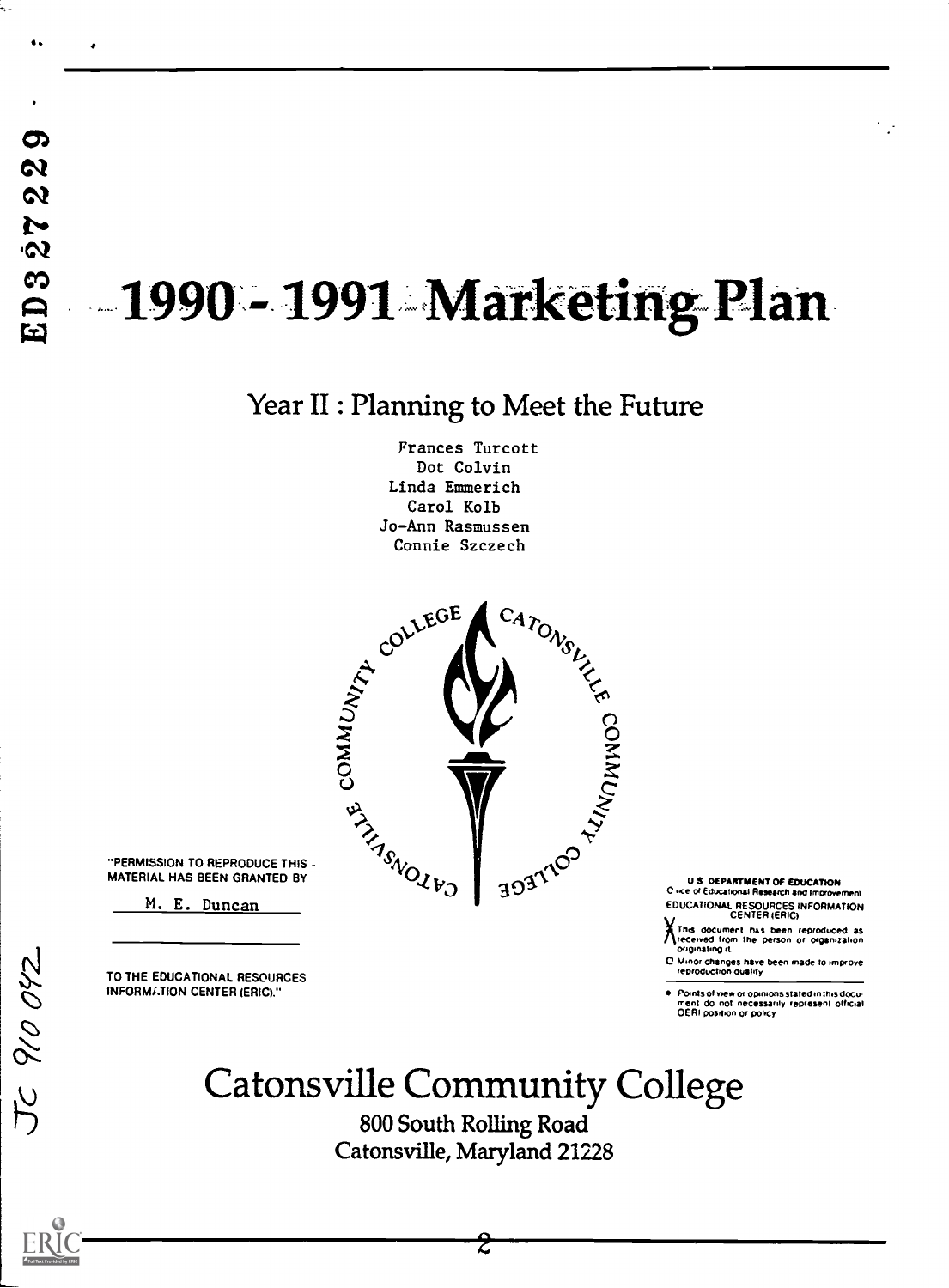#### Catonsville Community College Marketing Plan

#### Year II: Planning to Meet the Future

#### YEAR I: SUMMARY

 $\epsilon$ .

In August of 1990, a progress report on the College's first Marketing Plan was presented to the budget unit heads at their annual planning retreat. Entitled "Year I: Developing a Marketing Orientation," the plan focused on internal strategies introducing the concept of marketing to the college community and stressing the importance of individual efforts in creating a positive image for the institution.

In that first Marketing Plan, the projects and goals that were accomplished in image-building were fairly extensive. Much of the activity centered on improving our physical environment, our delivery of services to students, the quality of publications, ard the methods used to communicate our message to potential students. The populations targeted by the Marketing Plan for special recruitment strategies received moderate attention. These populations will continue to be the focus of our recruitment efforts this year with more realistic tactics to accomplish our goals.

#### PLAN DEVELOPMENT

A subcommittee of the Marketing Committee was charged with the development of this year's marketing plan. The following faculty members volunteered to serve.

| Dot Colvin     | Director of Public Relations      |  |
|----------------|-----------------------------------|--|
| Linda Emmerich | Director of Admissions/Outreach   |  |
| Carol Kolb     | Coordinator of Community Services |  |

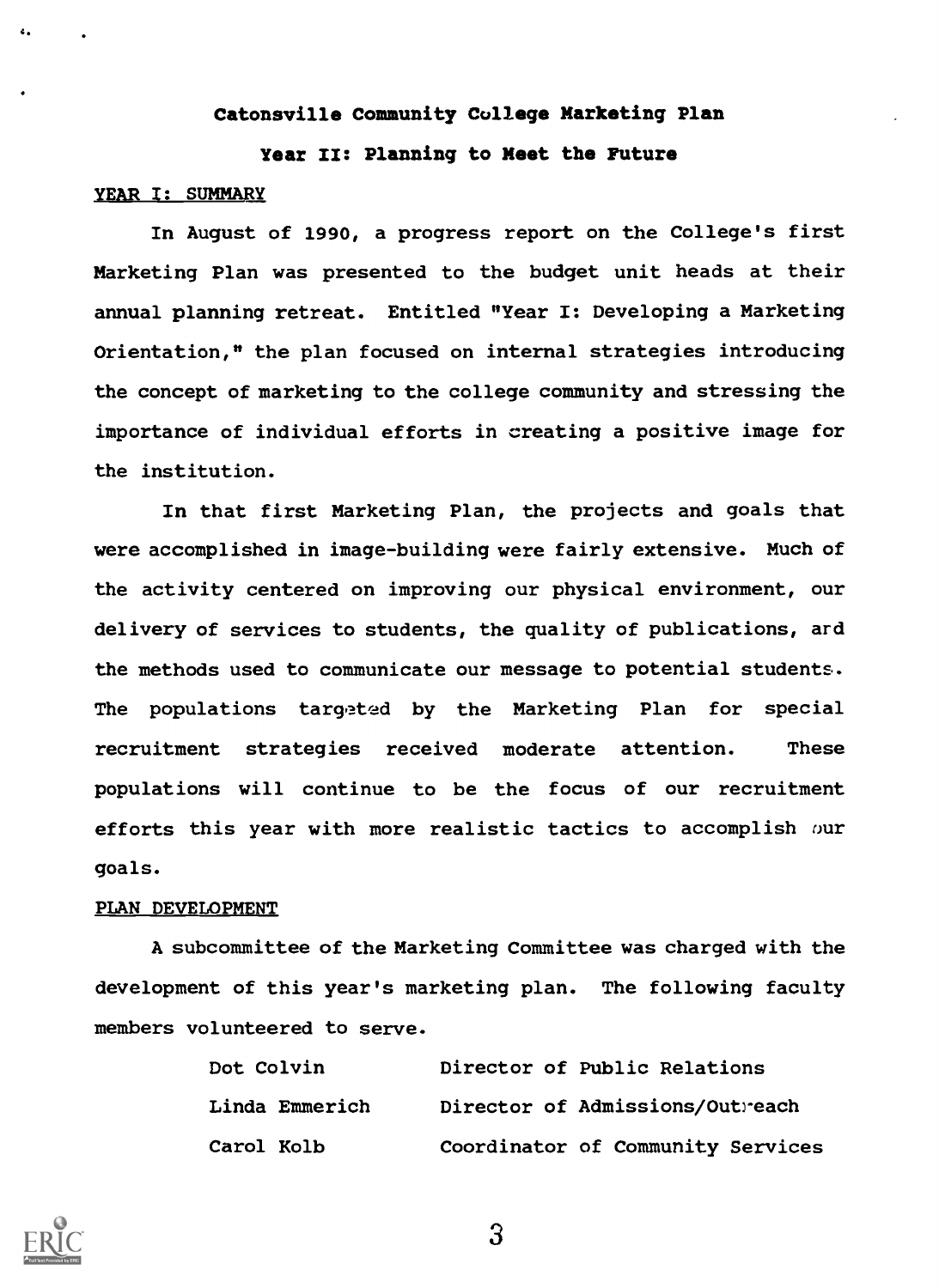| Jo-Ann Rasmussen | Coordinator of Production and      |
|------------------|------------------------------------|
|                  | Operations, CTV 20                 |
| Connie Szczech   | Printing<br>College<br>Director of |
|                  | Services                           |
| Fran Turcott     | Director of Marketing and Chair of |
|                  | the subcommittee                   |

The theme of the Marketing Plan for 1990-1991 is "Planning to Meet the Future." Development of the Marketing Plan was tied directly to the new college planning process which will enable the College to anticipate future challenges and manage resources to best reach our goals.

The College Planning Document contains prioritized trends along with goals and objectives written to manage those trends. These planning goals and objectives provide direction for developing the Marketing Plan. Each marketing plan goal is linked directly to the College Planning Document and is cited by Trend, Goal and Objective within the text of the "Needs Assessment." All the Marketing Plan goals support college planning initiatives. An annual review of the outcomes of the Marketing Plan will provide information to update the Planning Document and help set priorities for future budget considerations in addition to providing information to revise next year's Marketing Plan.

#### TARGET MARKETS AND ACTIVITIES

The following target markets were identified by the Planning Document for special recruitment strategies:

1. High school graduates seeking full-time status with

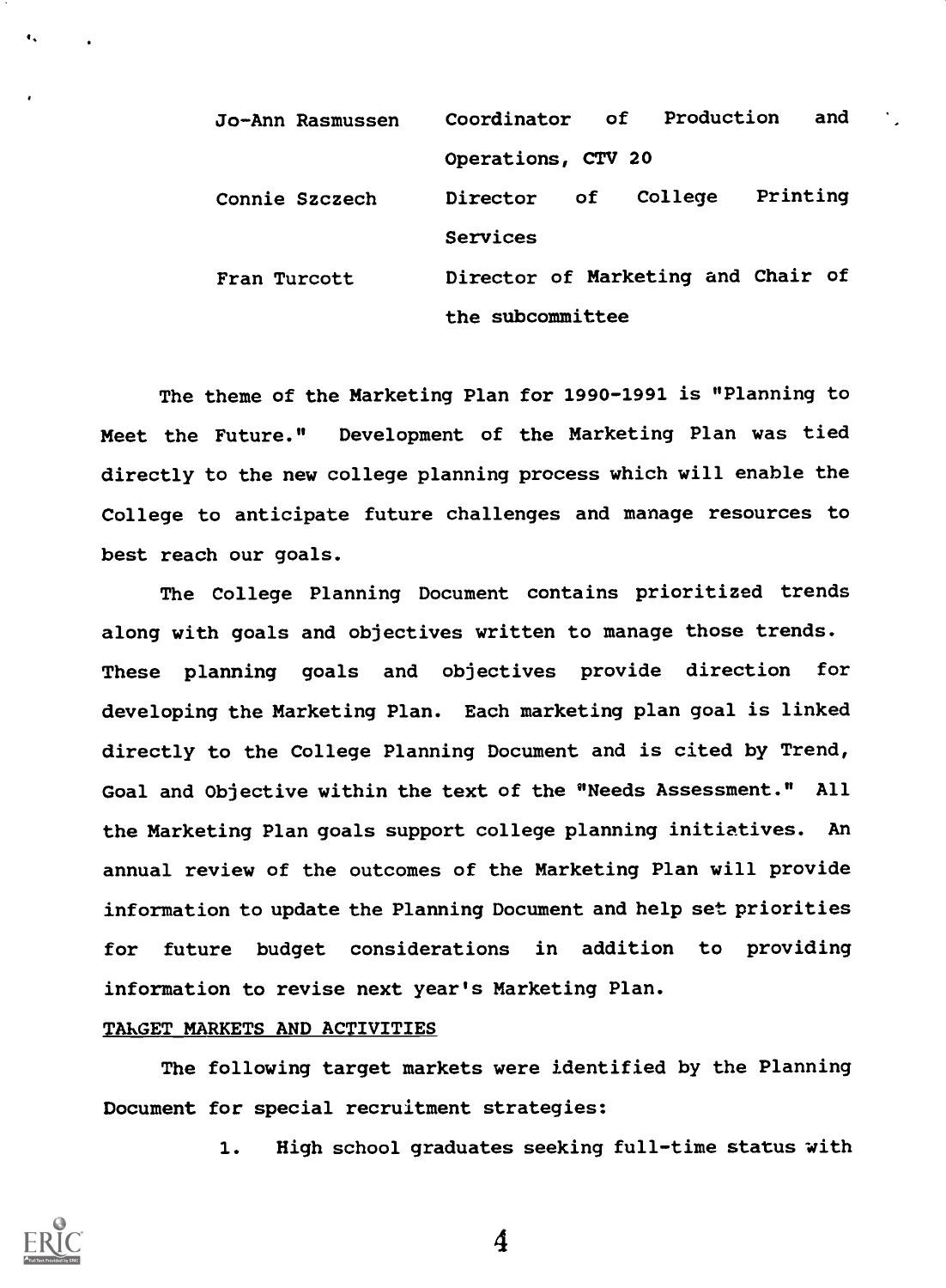transfer plans

- 2. Part-time adult students
- 3. Minority students
- 4. High school students with technical or career program interests

These are essentially the same target markets as last year's, and the strategies to recruit these populations can be found within goals 4,5,6,and 7. Most of the strategies require cooperative efforts among the different offices on campus directly responsible for marketing services and among some offices who normally do not consider themselves responsible for marketing.

Whereas the focus of last year's Marketing Plan was to develop a marketing orientation at the College and study our perceptions of the quality of our programs and services in order to improve them, the focus of this year's plan is to study the community's perception of the College and use this information to formulate strategies to continue improving our image. Goal 1 deals with a community research instrument which will be designed to gather data for image improvement. Goal 2 deals with continuing the external image-building process through the improvement of existing programs and services, whereas Goal 3 involves increasing college participation in marketing efforts. Goals 2 and 3 are similar to those of last year, but the tactics to achieve the goals are somewhat different and more realistic.

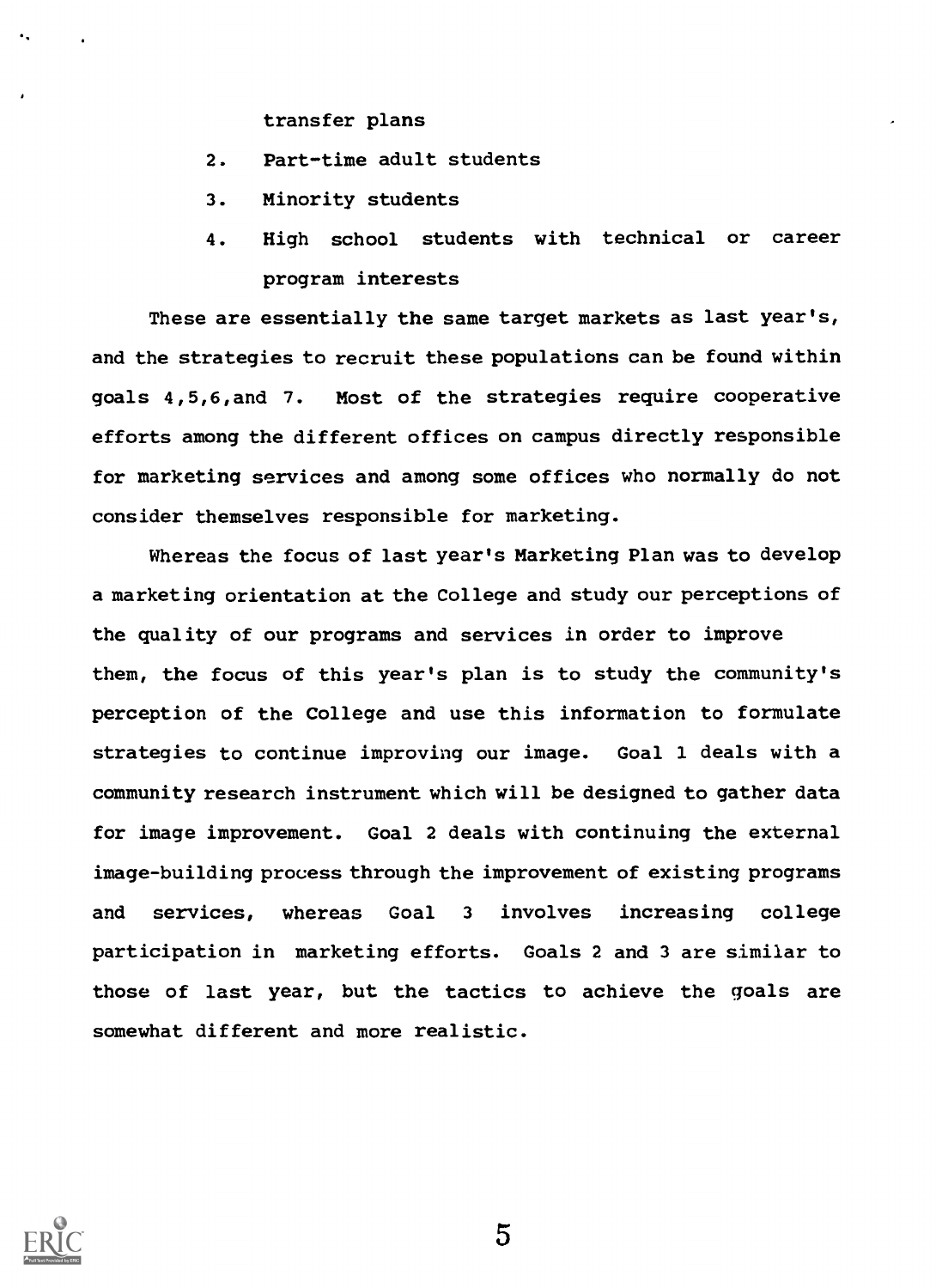GOAL 1 Evaluate the image of the College in the community we serve. In addition, determine what reeds the College should serve that we are not currently serving.

- NEEDS ASSESSMENT The Planning Council (Trend V: Goal 2, obj 5) pointed out the need to change the perception internally and externally of the community college as a second class institution. This goal examines our community's perception of the college in order to formulate strategies to change any negative perceptions.
- TACTIC 1. The Director of Marketing and the Office<br>of Institutional Research will write a Institutional Research will write a propotal for the services of a marketing research firm to create and implement a survey of the community college service area by<br>November 1, 1990. The survey will be The survey will be administered in the spring of 1991.

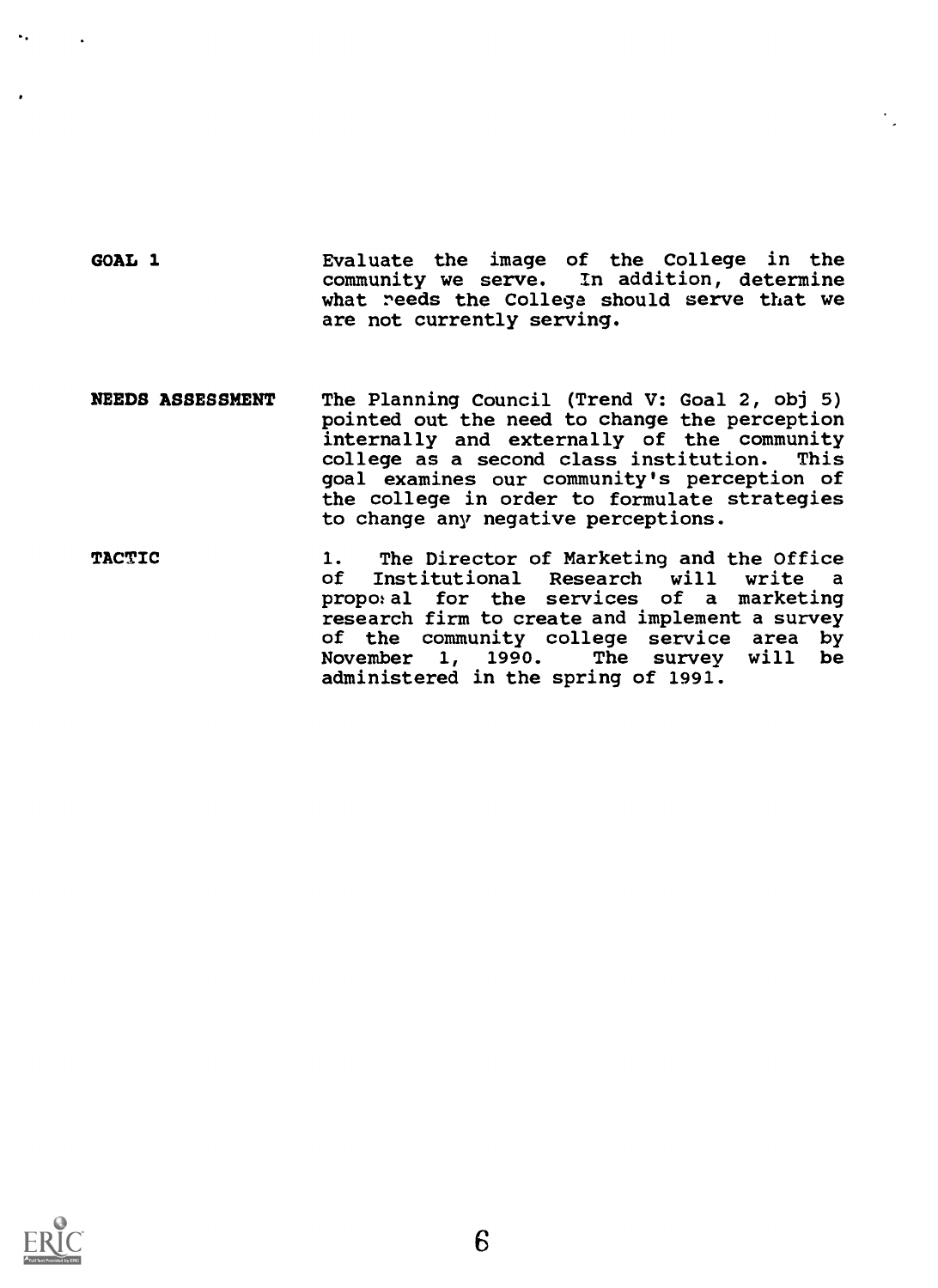GOAL 2 Continue external image-building process through irprovement of existing services and resources.

- NEEDS ASSESSMENT The Planning Council (Trend IX: Goal 1, obj 1,2,) pointed out the problem of erosion of local government's positive attitudes toward<br>supporting public community colleges. supporting public community Included in this goal will be the improvement of our relations with the media, increasing<br>the use of CTV-20, and continuing the the use of CTV-20, and continuing the<br>improvement of print media as tools for improvement of print media as tools developing a positive image of CCC in the community.
- TACTICS 1. Create and develop the Cluster Brochure Campaign by June 1991. (Admissions, Academic Divisions, Marketing and Publications)

2. Develop the "first-look" publication which will replace the catalog and viewbook as outreach tools. Most often asked questions of CCC will be answered in this promotional publication to be completed by June 1991. (Admissions, Marketing Publications)

3. Use the results of the Community Research Survey to develop and enhance the media relations action plan by January 1991. (Public Relations, Marketing)

4. Promote college programs through the development of media kits targeted to news print editors and producers of talk shows. This effort will also promote the expertise and specialties of college administrators, faculty and staff. (Public Relations)

5. Submit announcements of college activities to appropriate calendar listings of both print and electronic media outlets to highlight business, concert, travel, and other offerings. (Public Relations)

6. Establish a CTV 20 College Promotions

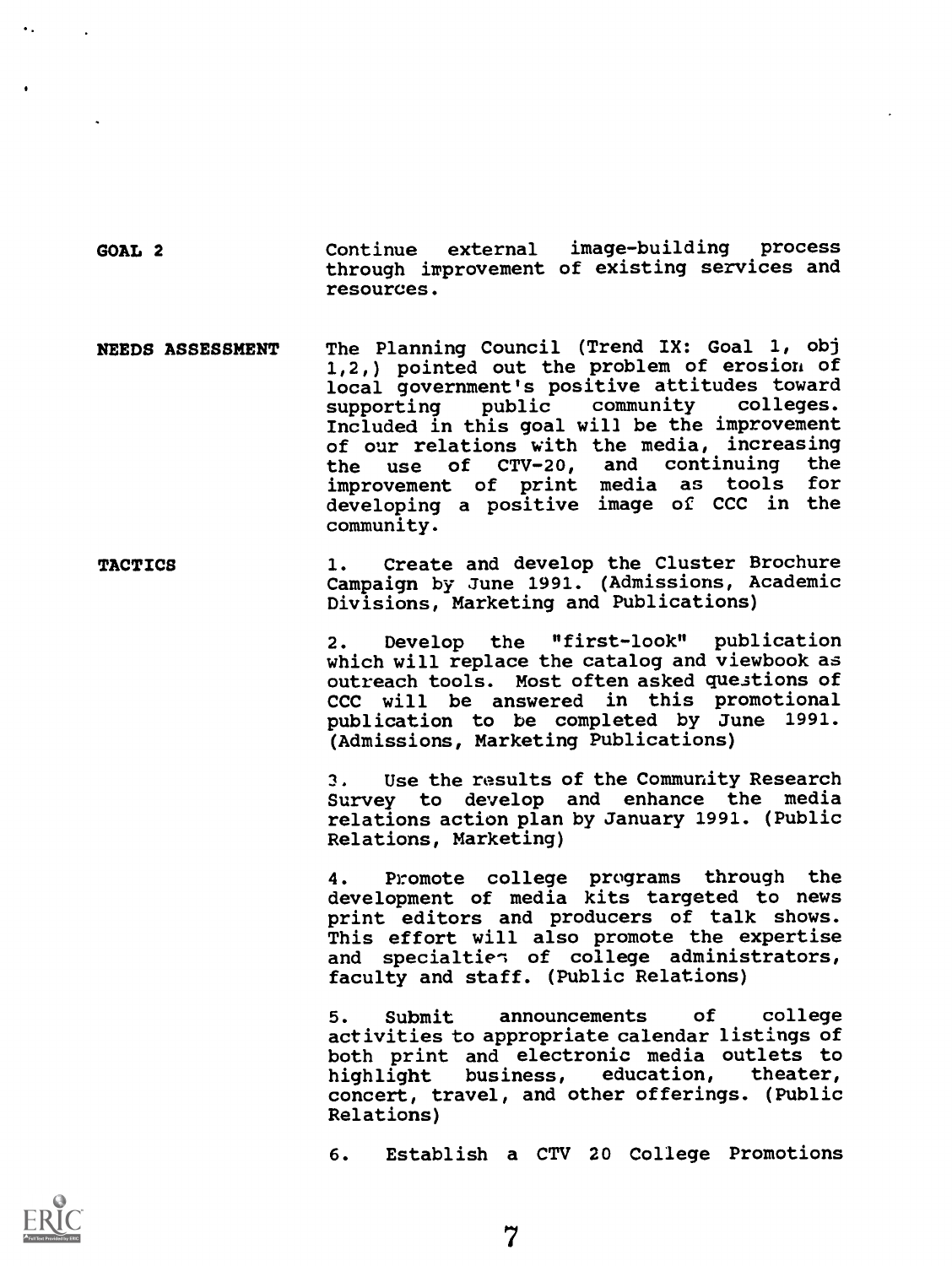Committee by Jan 30, 1991 to promote college programs and services of interest to Baltimore County residents. The committee will provide a resource group of writers, producers and talent to prioritize, develop, ard produce promotional announcements for use of CTV 20. (Marketing, Coor. of Productions - CTV 20)

7. Establish and offer a "Kids in College" type program of courses during the summer of 1991. These courses would provide pre-college (11-15 year old) students with a positive exposure to the community college environment as well as provide a community service to working parents. (Continuing Education, Admissions)

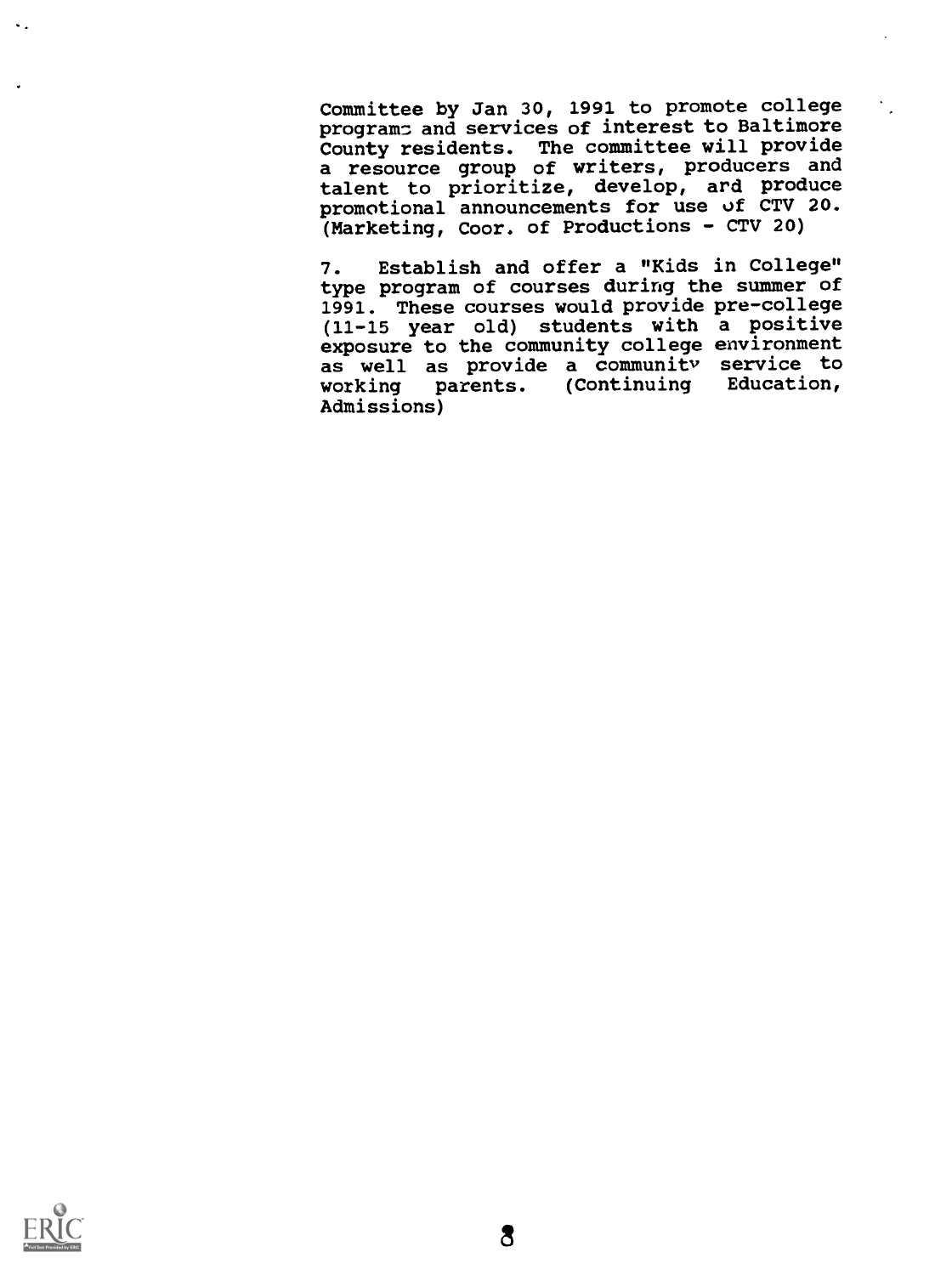GOAL 3 Increase college participation in marketing efforts.

- NEEDS ASS7SSNENT: The Planning Council (Trend IX: Goal 1, obj 1,2,) directed the College to use all our human resources to improve our image among our many constituencies. This goal will focus on promoting image and increasing more active participation in marketing by all in-house initiated by last year's Marketing Plan.
- TACTICS: 1. Solicit volunteers college-wide by February 1991 to participate in the Speaker's Bureau and promote this marketing opportunity to community organizations. (Public Relation)

2. Solicit support from the President's Staff by December 1990 to rededicate college employees to the importance of meeting college and community service responsibilities both as important outreach tools and as elements of<br>the evaluation package. Provide employees the evaluation package. with various opportunities to meet these requirements (adopt-a-bed program, speakers bureau, student mentors, community volunteer work, etc.). (Marketing, Community Services)

3. Redesign personnel "Welcome Folder" material distributed to new college employees<br>by Fall 1991. Include college pin and by Fall 1991. Include college pin and information about ways to become involved in the College and promote marketing efforts. (Marketing, Personnel Office, Publications)

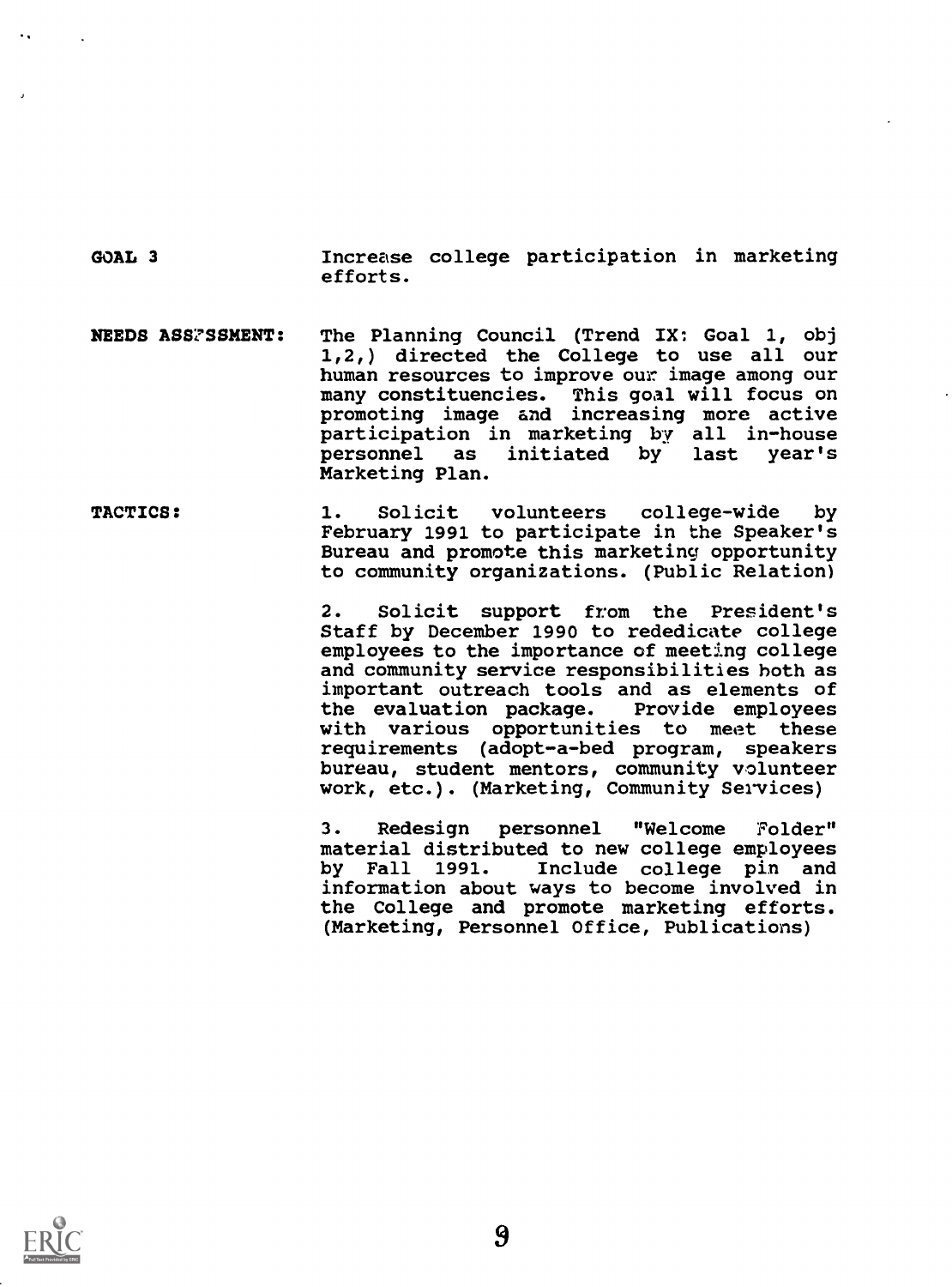GOAL 4 Increase transfer students' awareness of the quality of our program and, after they are enrolled facilitate their articulation with four year schools.

NEEDS ASSESSMENT The Planning Council (Trend V: Goal 2, obj 1,3,4 and Trend VI: Goal 1, obj 7) pointed out the need to change the perception of the<br>community college as a second class college institution and called upon the College to emphasize its quality transfer program.

TACTICS 1. Increase the promotional campaign 25% over last year in paid ads, including ads in credit and credit-free newspapers, emphasizing the success rates of our transfer students at 4 year institutions, quality of our teaching, and the availability of good advising to facilitate transfer<br>success. (Marketing, Publications) (Marketing, Publications)

> 2. Use personal testimonials of successful Catonsville graduates in the development of<br>recruitment materials. (Publications, (Publications, Admissions)

> 3. Publicize scholarship recipients and their accomplishments in local newspapers. (Foundation, Public Relations)

> 4. Create two CTV-20 promotional spots by fall 1990 to highlight the quality of the transfer program. (Teleproductions, Marketing, Public Relations)

> 5. Create a mailing campaign for prospects in grader 9-12 by fall 1990. (Admissions, Publications)

> 6. Evaluate and possibly modify the Honors Program outreach and selection efforts by Fall 1990. (Admissions, Honors Advisory Committee)

> 7. Offer parents of Baltimore County Public School seniors a workshop focusing on the college decision-making process by November 1990. Four year admissions reps and high

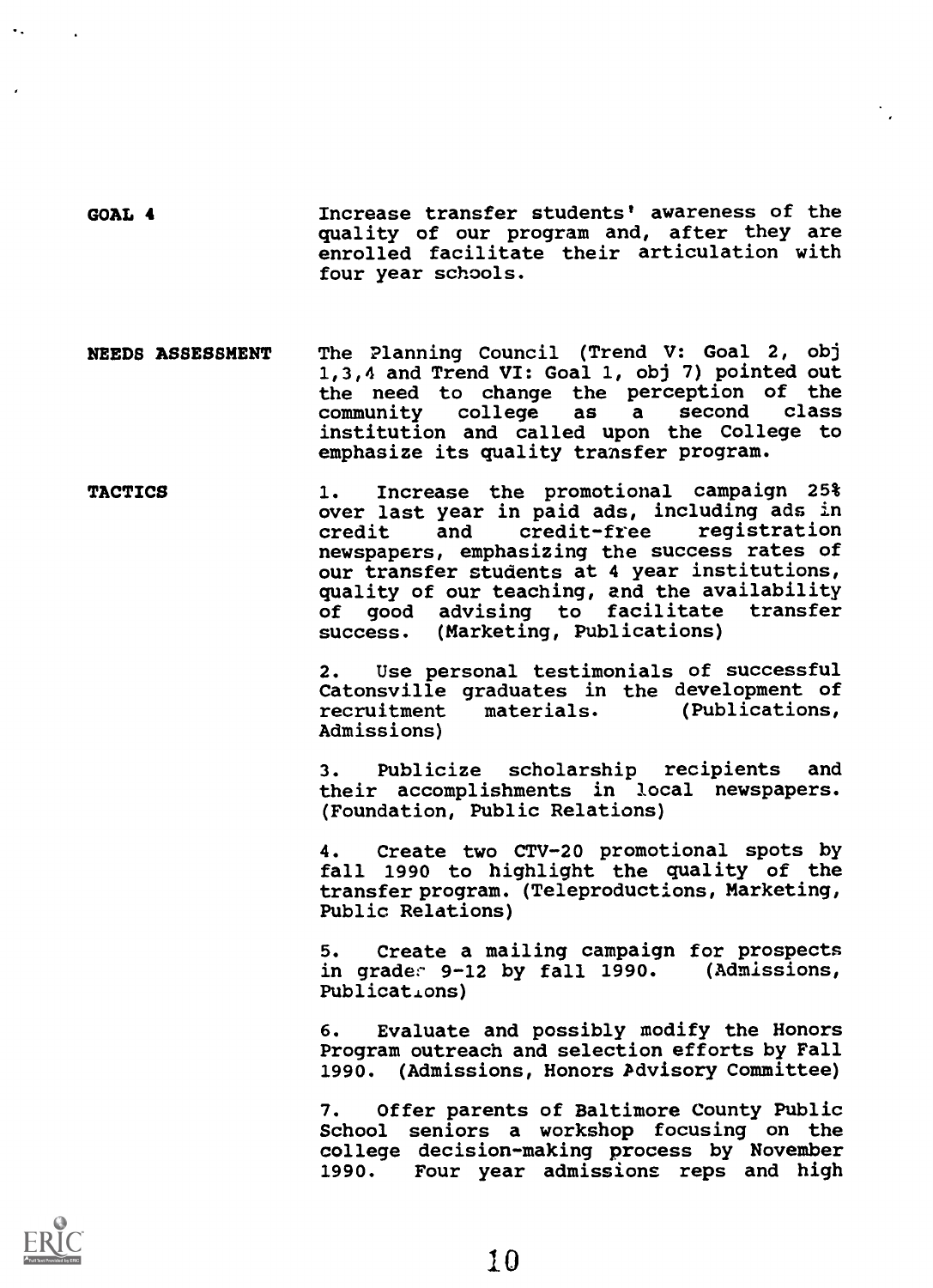school counselors will take part. (Admissions, Marketing)

8. Host & Guidance Counselor Appreciation Day by December 1990 to demonstrate our appreciation to them for their partnership with us. (Admissions, Publications)

9. Assist in the dissemination of information to current students about the importance of advising in the registration process to assure articulation of transfer programs. (Marketing, Records Office, Academic Advising)



 $\sim$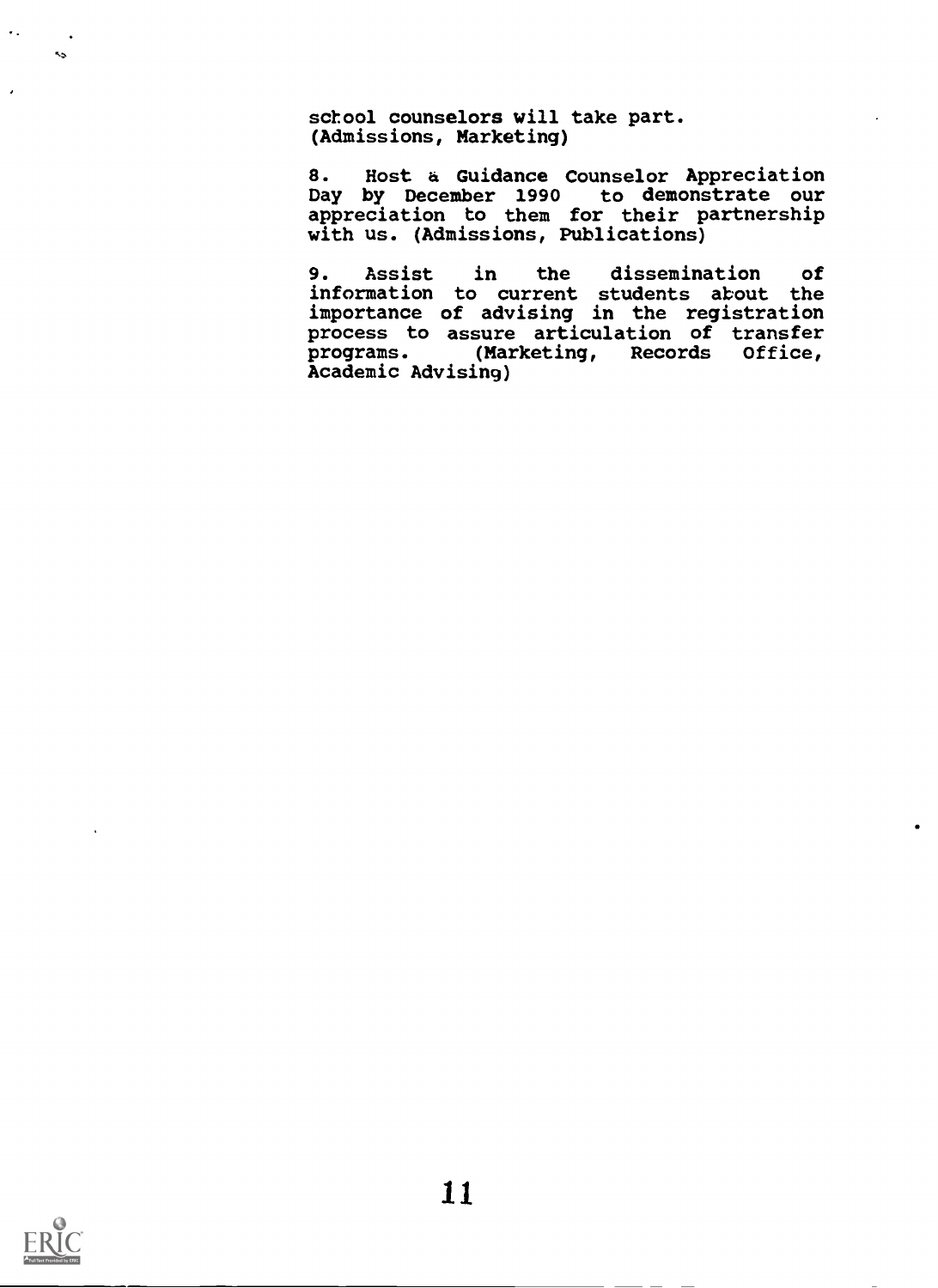GOAL 5 Increase minority students awareness of the benefits of a college education, and of CCC in particular, and, once they are enrolled support them in achieving their goals.

- NEEDS ASSESSMENT The Planning Council (Trend I: Goal 1; obj 2, and Trend IV: Goal 2; obj 1, Goal 4; obj 2) identified the trend of a growing minority population in the College's service area and a tendency for minorities to enroll at the College. The success of this population will depend upon support programs such as faculty/staff mentorship and other special services.
- TACTICS 1. Promote minority scholarship opportunities at financial aid workshops in high schools, churches, and malls. (Financial Aid, Admissions, Marketing)

2. Submit newspaper articles and highlight scholarships specifically available at the College. (Public Relations)

3. Create two CTV-20 promotional spots by fall 1990, to highlight the diversity at CCC including benefits such as cost, good student service support programs, and the availability of child care facilities. (Marketing, CTV-20)

4. Create a coordinated media campaign with print and radio spots highlighting diversity at CCC and include benefits such as cost, student support systems, and availability of<br>child care facilities. (Marketing, Public child care facilities. Relations, Publications, Student Services)

5. Commit personnel and resources to develop and implement a minority student recruitment program including dedicating an admissions counselor on a half-time basis by September 1990. (Admissions)

6. Meet with the Coordinator of Minority Student Affairs, Baltimore County Public

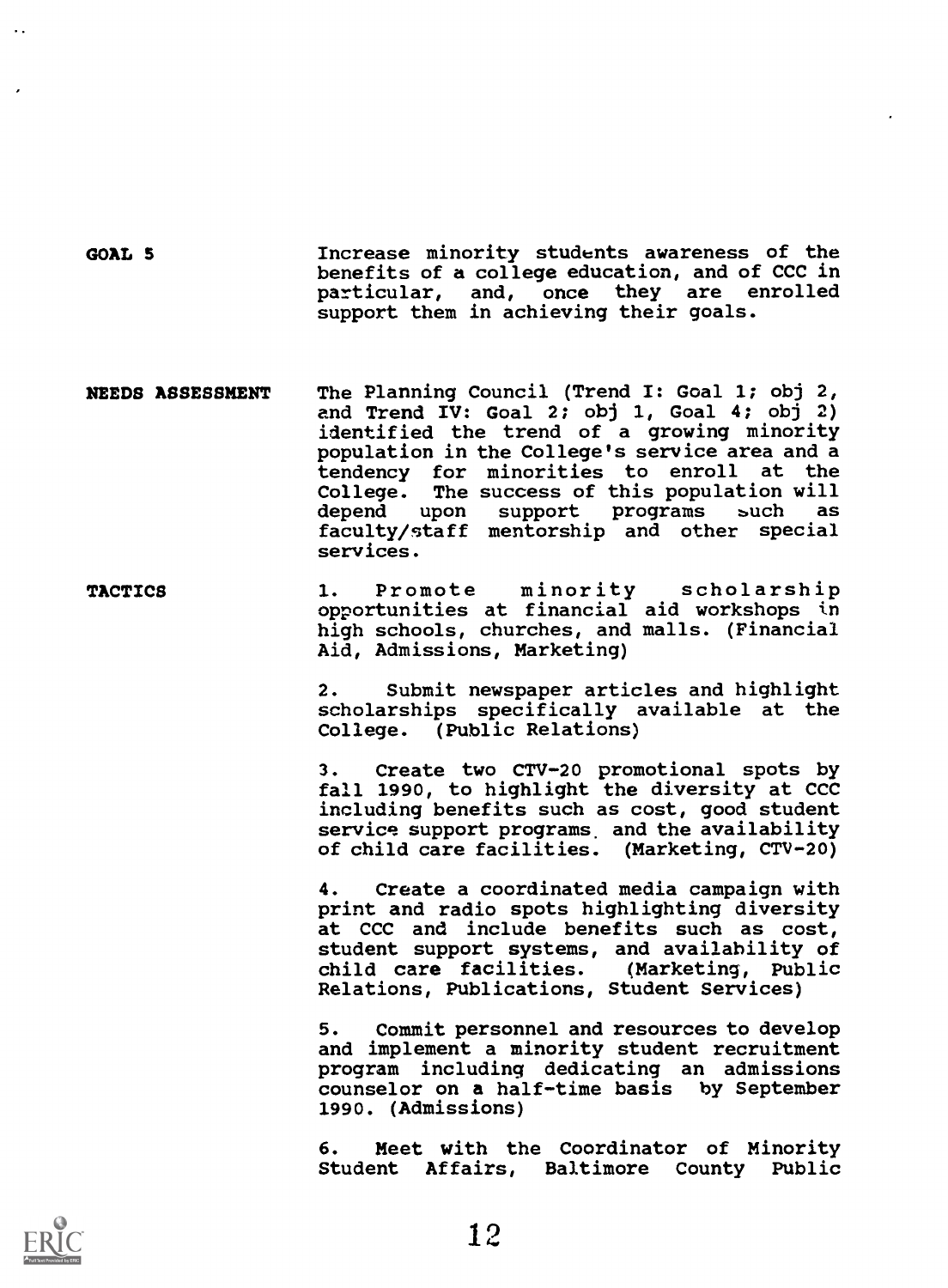Schools, to identify ways that CCC and the BCPS can become partners in the advancement of Baltimore Co. African-American students by December 1990. (Admissions)

7. Expand and continue the Milford Mill School Future Business Leaders of America field trip by February 1991. (Admissions)

8. Develop a fact sheet promoting the Trio programs sponsored by CCC by December 1990. (Admissions, Special Projects, Publications)

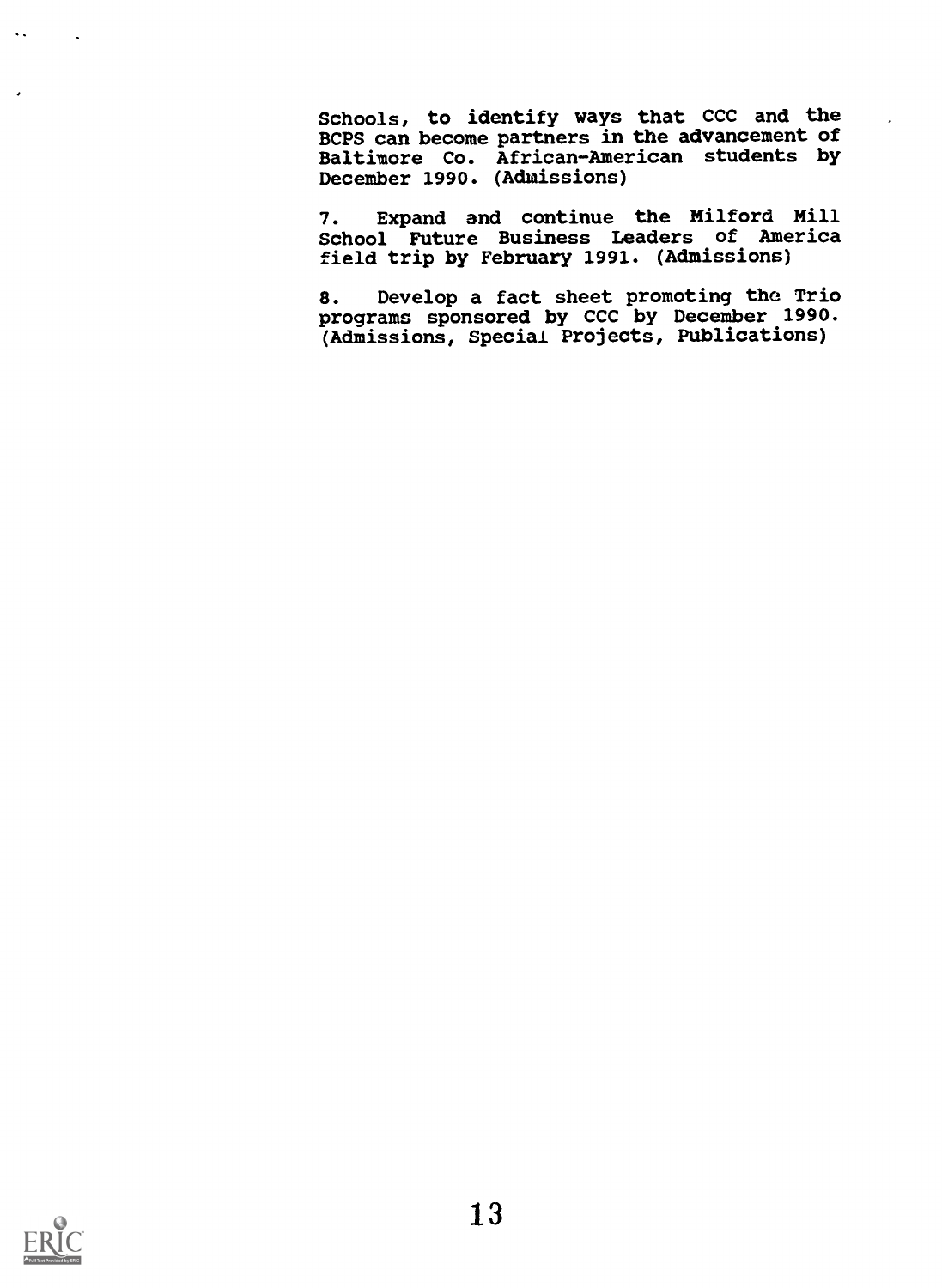GOAL 6 10 Increase adult students' awareness of the benefits of continuing their education at CCC and, once they are enrolled, support their attendance with appropriate student service support systems.

- NEEDS ASSESSMENT The Planning Council (Trend V: Goal 4; ojb 3,4,5) directed that emphasis be placed on informing the public about making informed choices for continuing their education. Populations targeted for special attention include returning women in non-traditional fields of study and minority adults.
- TACTICS 1. By April 1991, hold an open house for the parents of TRIO students to make them aware of<br>the benefits of returning to school. of returning to (Admissions)

2. Create two CTV-20 promotional spots by fall 1990 to highlight upgrading job skills and advancing one's career through continuing education, credit and non-credit. (Marketing, CTV-20, Continuing Education)

 $\overline{\phantom{a}}$ 

3. Contact Human Resources Departments of local businesses by spring 1991 to inform them of benefits of college training for employees. (Admissions, Continuing Education)

4. Initiate a direct mail campaign to inquirers and applicants who have not registered for classes during the past year. (Admissions, Records and Registration)

5. Create a factshect/brochure featuring services for adult students by August 1990. (Admissions, Publications)

6. By spring 1991, include credit for prior learning opportunities that are available at CCC in credit and non-credit registration newspapers and promotional material that is targeted to adults. (Admissions, Continuing Ed., Marketing, Publications)

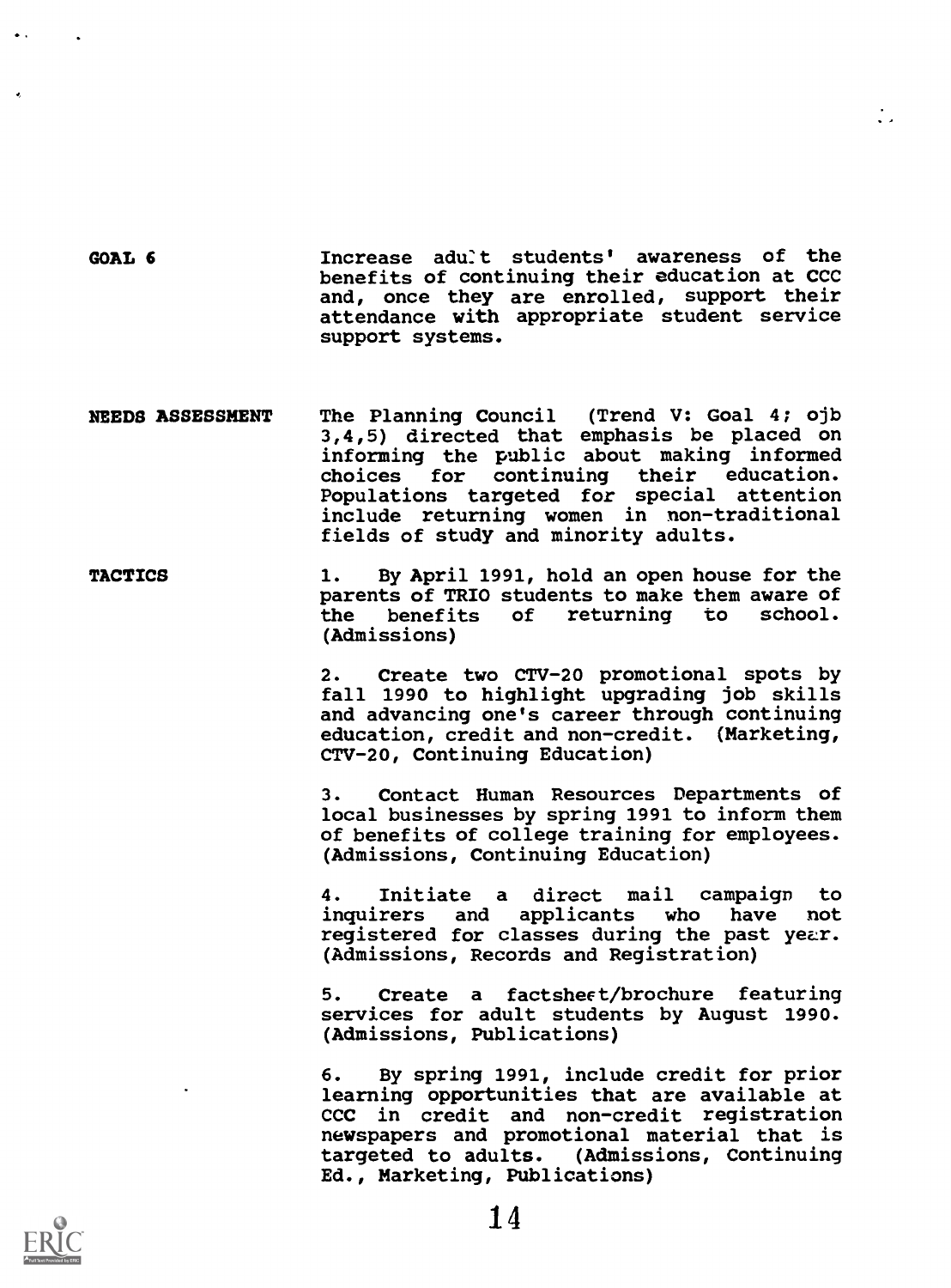7. Place stories in local media about<br>success stories and the opportunities success stories and the opportunities available at CCC to women interested in nontraditional careers. (Public Relations, Occupational Training Center)

8. Write to eight local Real Estate agencies by September 1990 and offer to give them limited quantities of our current viewbook for inclusion in relocation packages sent to people moving into the area. (Marketing)



 $\sigma_{\rm{th}}$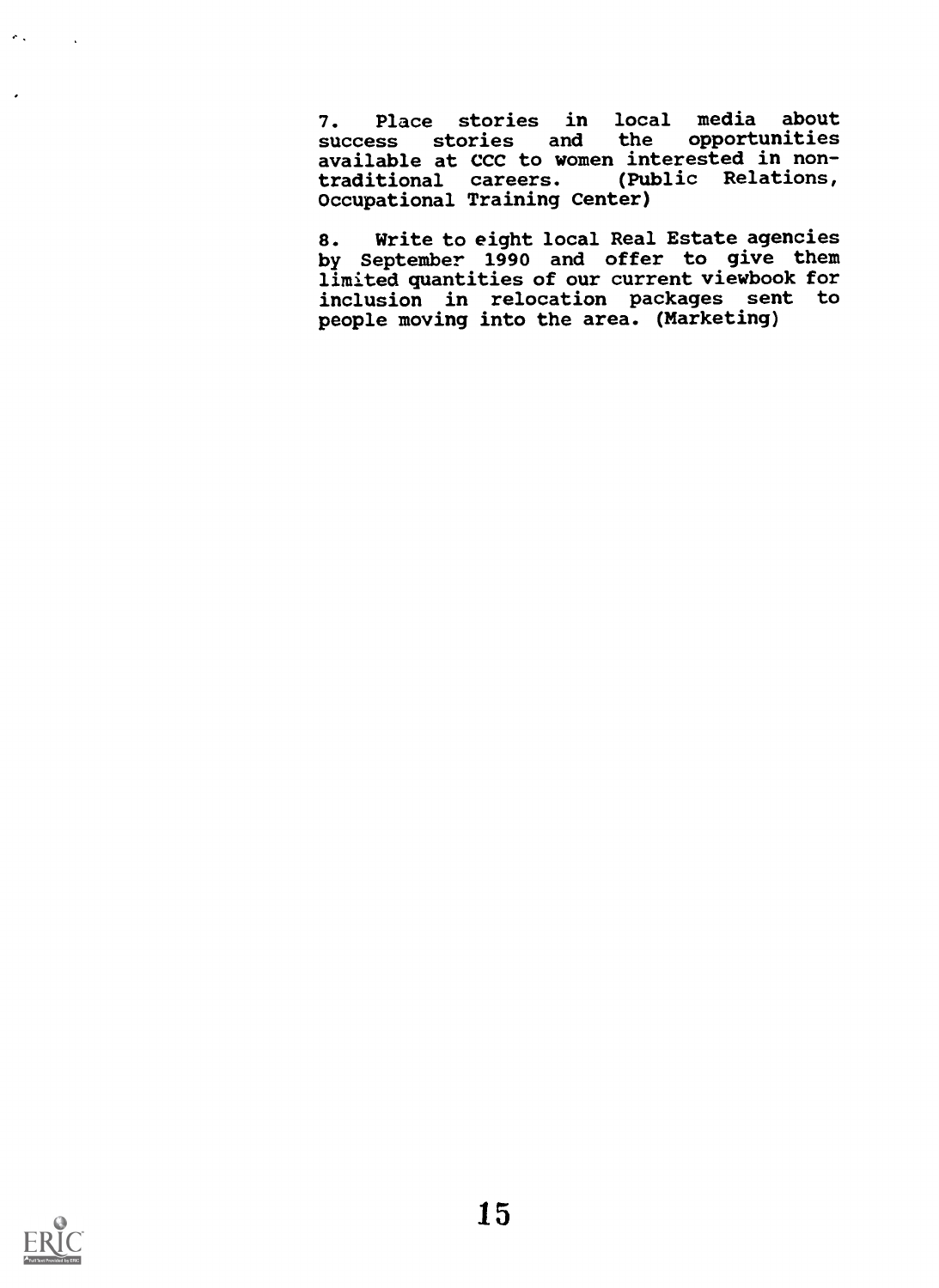GOAL 7 Inform potential students of technical training opportunities available at CCC but emphasize the need for a broad education to meet the increasing demands within technical fields.

- NEEDS ASSESSMENT The Planning Council recognizes the need for highly skilled workers for today's work force (Trend VII) and the effect that rapidly changing technology produces on shaping our curricula.
- TACTICS 1 Work with Western School of Technology to recruit eighth grade students into technical education. Explore the development of a video to promote technical courses through the AA degree by summer 1991. (Teleproductions, Admissions, Marketing)

2. Develop a marketing strategy to target one career program and conduct an open house<br>using the "Printing Model" (e.g., using the "Printing demonstration of on-campus equipment, tour of actual work site, and talks by representatives in selected industries) for students and their<br>parents. (Marketing, Public Relations, parents. (Marketing, Public Admissions, and appropriate faculty)

3. Use the Visiting Lecturer Series in at least three feeder high schools by June 1991 to bring technical training faculty and information about opportunities to stvients. (Admissions)

4. Encourage articulation of voc-ed high school students through initiatives such as incentive grants (2 plus 2 program) and<br>scholarships (Western scholarship). scholarships (Western scholarship).<br>(Marketing, Foundation, Admissions, (Marketing, Foundation, Instructional Staff)

5. Continue the development and promotion of high school articulation agreements with the College to encourage voc-ed students to pursue higher, education. (Instructional Staff,